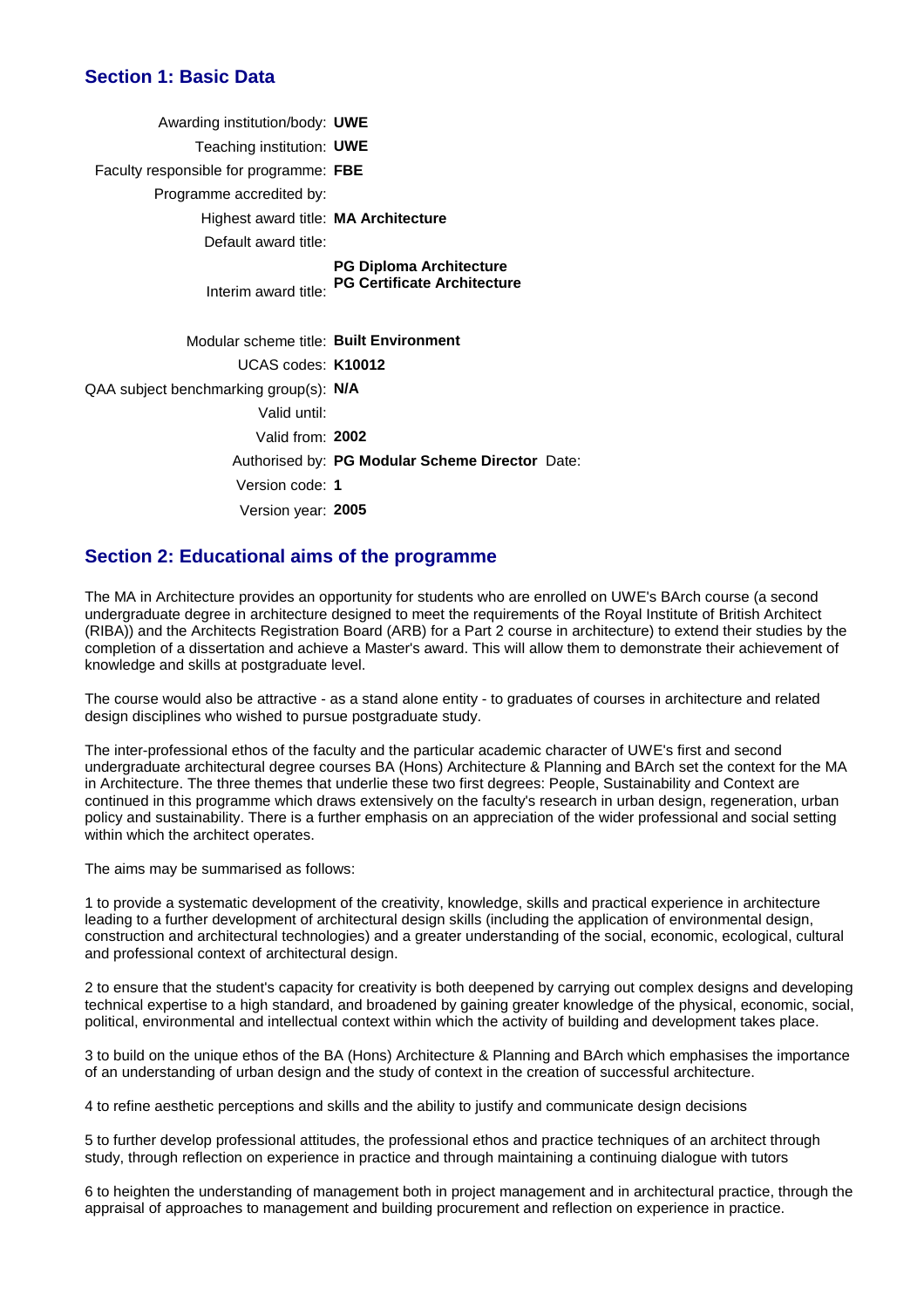to reinforce the awareness that architectural education is a continuous process throughout the life of the practising architect

 to provide experience of advance independent enquiry in an aspect of architectural design or the context within which architecture exists, working near the boundaries of current knowledge

to develop students' higher level skills of research design, project management and communication

to develop the capacity to engage in sustained and rigorous inquiry into a topic

to foster a critical attitude towards the design and use of research in practice-orientated setting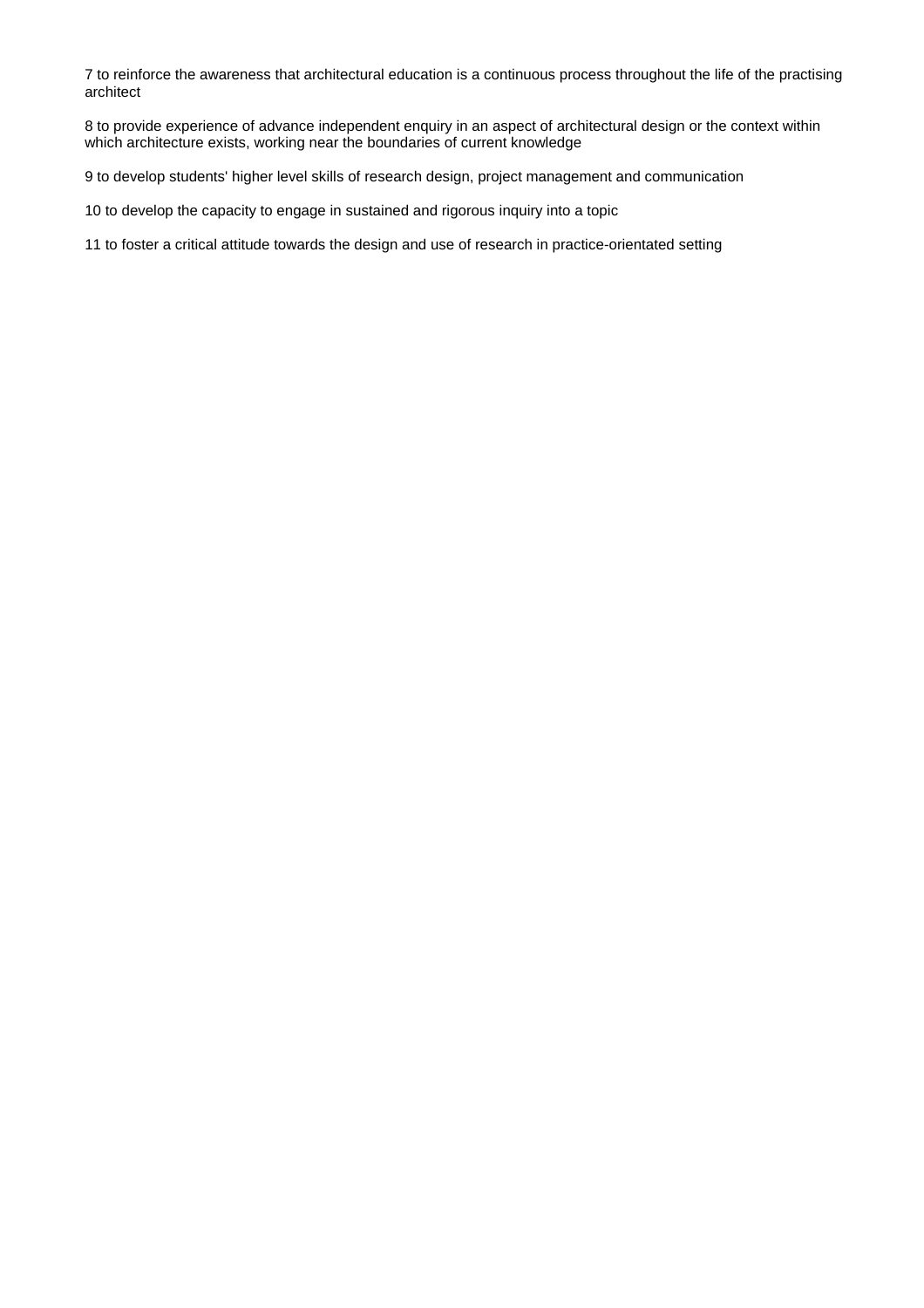# **Section 3: Learning outcomes of the programme**

## **A: Knowledge and understanding**

| By the end of the programme, the student<br>should be able:                                                                                                                                                                                                                                                                                                                                                                                                                                                                                                                                                                              | <b>Teaching/learning methods and strategies</b>                                                                                                                                                                                                                                                                                                                                                                                                                                                                                                                                                                                                                                                                                                                                                                                                            |
|------------------------------------------------------------------------------------------------------------------------------------------------------------------------------------------------------------------------------------------------------------------------------------------------------------------------------------------------------------------------------------------------------------------------------------------------------------------------------------------------------------------------------------------------------------------------------------------------------------------------------------------|------------------------------------------------------------------------------------------------------------------------------------------------------------------------------------------------------------------------------------------------------------------------------------------------------------------------------------------------------------------------------------------------------------------------------------------------------------------------------------------------------------------------------------------------------------------------------------------------------------------------------------------------------------------------------------------------------------------------------------------------------------------------------------------------------------------------------------------------------------|
| 1 to demonstrate a working knowledge of<br>good and emerging practice in the<br>construction of buildings in the UK<br>2 to demonstrate a clear understanding of<br>the influence of environmental structural and<br>technological considerations on building and<br>the influence of building design and<br>specification decisions on the environment.<br>3 to demonstrate a good awareness of the<br>UK and EU law as it applies to the role of the<br>architect, of methods of building<br>procurement and building contracts, of the<br>economics of building and the management<br>of building projects and a professional office. | The central learning experience of the award is the dissertation<br>which builds on the skills and knowledge developed in the design<br>studio (with its focus on integrative design projects)the<br>professional practice, technical and optional modules which are<br>the vehicle for the planned exploration of key areas of knowledge<br>through lectures, seminars and case studies.<br>The dissertation is completed in the year following the completion<br>of the BArch programme and is delivered through independent<br>study under the supervision of a disseration module tutor and<br>specialist advisers.<br><b>Assessment</b><br>Testing of knowledge and understanding is achieved through the<br>dissertation, design project submissions, examinations,<br>assessment of written coursework, and verbal presentations of<br>design work. |
| 4 to demonstrate a thorough understanding<br>of the role of the architect and other<br>professionals in society and of ethical issues<br>as they relate to the architect's role in<br>relation to clients, building users, the<br>construction industry and the wider<br>community.                                                                                                                                                                                                                                                                                                                                                      |                                                                                                                                                                                                                                                                                                                                                                                                                                                                                                                                                                                                                                                                                                                                                                                                                                                            |
| 5. to demonstrate understanding of the<br>relation of architectural production to<br>contemporary culture and cultural traditions<br>including the range of theories that inform<br>architectural and urban design                                                                                                                                                                                                                                                                                                                                                                                                                       |                                                                                                                                                                                                                                                                                                                                                                                                                                                                                                                                                                                                                                                                                                                                                                                                                                                            |
| 6. to demonstrate understanding of the<br>relationship between people, building, the<br>spaces between buildings and the<br>environment                                                                                                                                                                                                                                                                                                                                                                                                                                                                                                  |                                                                                                                                                                                                                                                                                                                                                                                                                                                                                                                                                                                                                                                                                                                                                                                                                                                            |
|                                                                                                                                                                                                                                                                                                                                                                                                                                                                                                                                                                                                                                          |                                                                                                                                                                                                                                                                                                                                                                                                                                                                                                                                                                                                                                                                                                                                                                                                                                                            |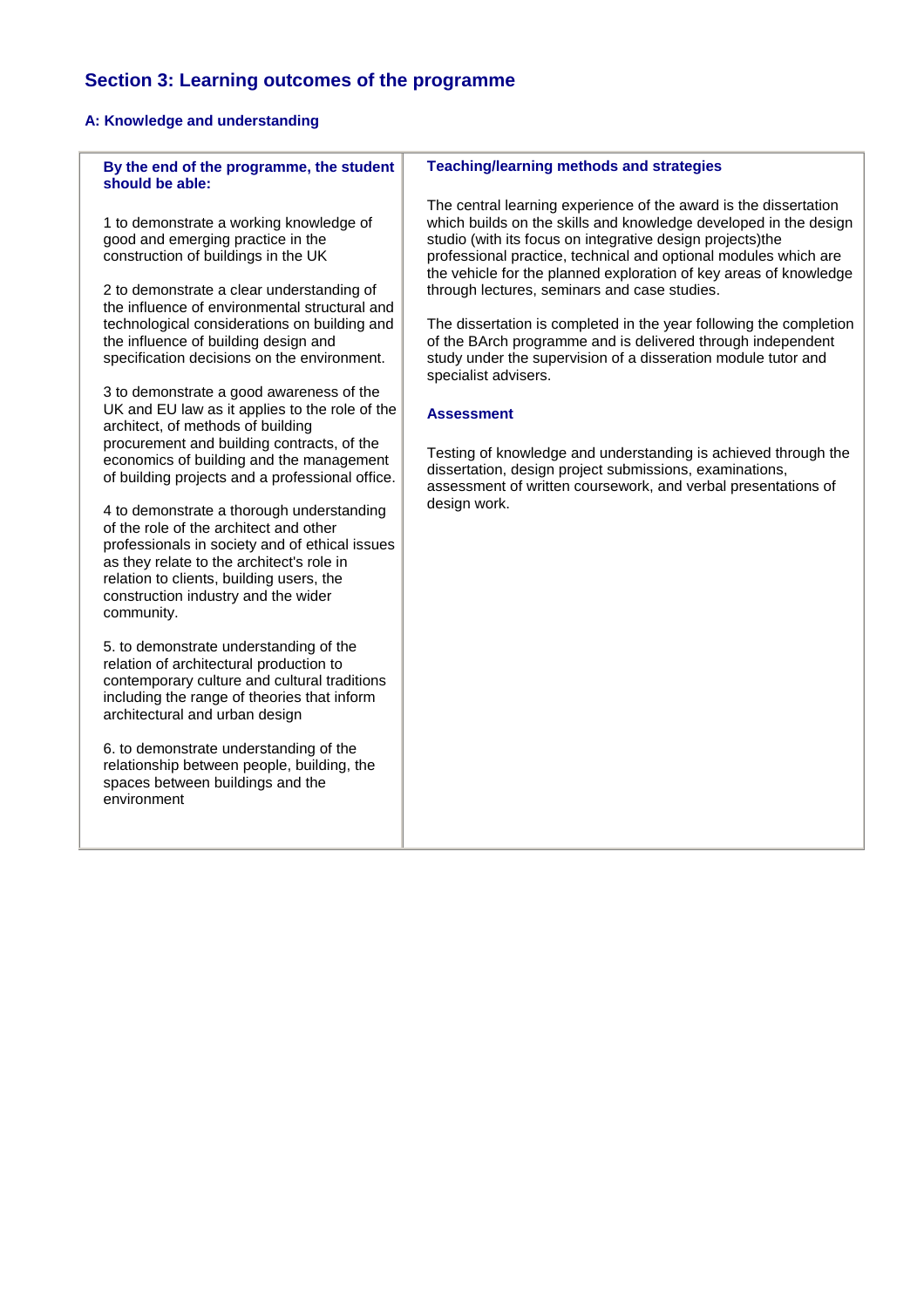#### **B: Intellectual skills**

#### **By the end of the programme, the student should be able:**

1 to conceive and develop in selective detail a design for a complex building or group of buildings and outline the structural, construction and environmental control strategies

2 to demonstrate an ability to appraise critically the site and the context of a potential building

3 to demonstrate in the context of critical debate the ability to appraise an individual building or group of buildings in relation to the physical, intellectual and socioeconomic context

4 to carry out a focused independent research project which includes the definition of the research question, the selection or devising of appropriate research strategy and methods, drawing of justified conclusions from evidence and communication of the findings in concise explicit written form with relevant and clear illustrations or other visual material

5 to demonstrate an understanding of the relationship between scientific and social science research techniques and the professional practice of architecture and its cognate disciplines

#### **Teaching/learning methods and strategies**

The core professional expertise of the architect is design and the key learning experience of the award is the project based design studio supplemented and deepened by the completion of the dissertation.

The studio experience consists of a series of design projects addressing closely defined briefs that address a range of cultural, functional, aesthetic technical and environmental issues. The projects are designed to integrate knowledge in technical and environmental areas.

The dissertation offers the opportunity to research in depth aspects of the cultural context, professional practice, technology, delivery and procurement methods or social context of architecture.

#### **Assessment**

Testing of knowledge and understanding is achieved through the dissertation, design project submissions, examinations, assessment of written coursework, and verbal presentations of design work.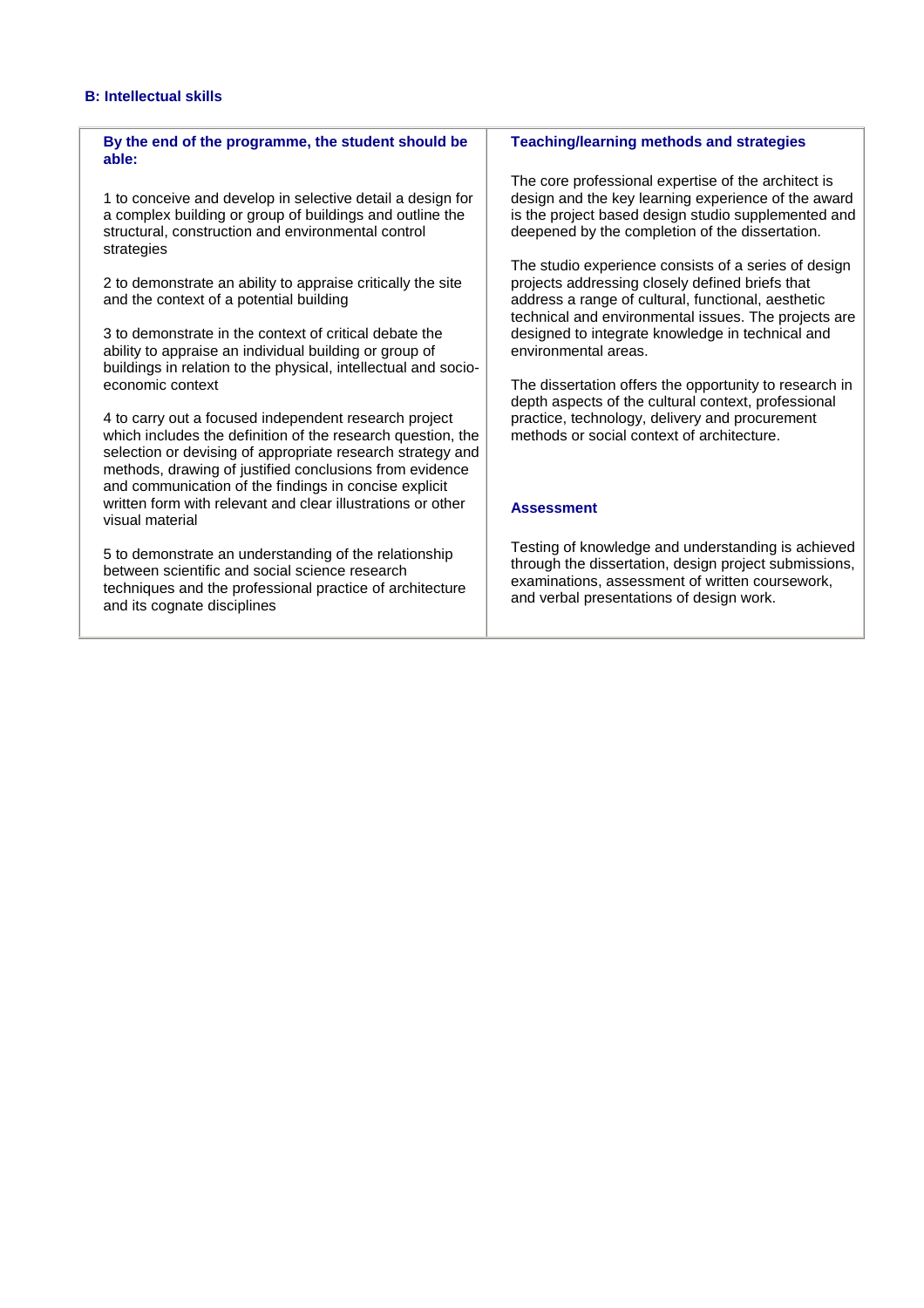### **C: Subject, Professional and Practical Skills**

| By the end of the programme, the student<br>should be able:                                                                                                                                                                                                                                                                                         | <b>Teaching/learning methods and strategies</b>                                                                                                                                                                                                                                                                                                                                                                                              |
|-----------------------------------------------------------------------------------------------------------------------------------------------------------------------------------------------------------------------------------------------------------------------------------------------------------------------------------------------------|----------------------------------------------------------------------------------------------------------------------------------------------------------------------------------------------------------------------------------------------------------------------------------------------------------------------------------------------------------------------------------------------------------------------------------------------|
| 1 to prepare a design brief in consultation with a<br>client and real or potential users<br>2 to demonstrate in their designs a considered<br>response to the physical, economic, social,<br>cultural and environmental context of the project<br>3 to produce an effective review of existing<br>literature, design precedents and other materials | Design briefing as part of the relationship between the design<br>team and the promoters and users of buildings is a key<br>concern of the professional practice modules and is directly<br>addressed in design studio modules.<br>The design projects briefs include technical and<br>environmental elements that require students to explain the<br>physical, economic, social, cultural and environmental context<br>of design proposals. |
| relevant to the topic<br>4 to show an appreciation of the strengths and<br>weaknesses of their research strategy and a<br>critical awareness of the research issues in the<br>field of architectural design and building<br>technology                                                                                                              | The research skills are the focus of the two research modules<br>and are delivered through a combination of lectures seminars,<br>essays and individual presentations and the supervision and<br>development of the dissertation itself.<br><b>Assessment</b>                                                                                                                                                                                |
|                                                                                                                                                                                                                                                                                                                                                     | Briefing skills are tested through written submissions forming<br>part design project work and verbal presentations.<br>The integration of technical and environmental knowledge is<br>tested in design project work, including specific technical and<br>explanatory submissions.<br>Research skills are assessed in the research based modules<br>by examination, essay and verbal presentation and in the<br>dissertation.                |
|                                                                                                                                                                                                                                                                                                                                                     |                                                                                                                                                                                                                                                                                                                                                                                                                                              |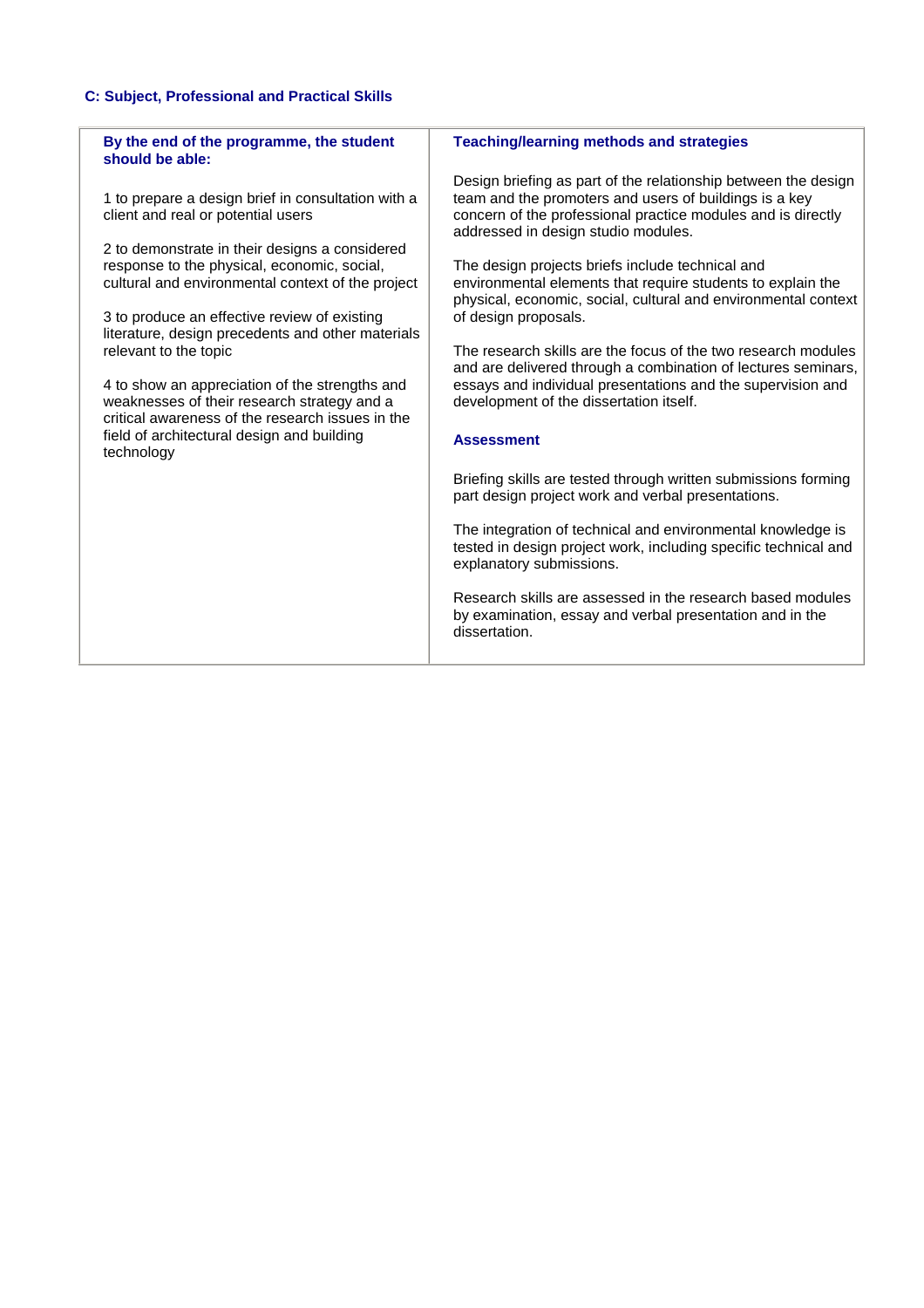#### **D: Transferable skills and other attributes**

critical analysis and expression

#### **By the end of the programme, the student should be able:** 1 to communicate to both technical and lay audiences the organisational, structural, constructional, and environmental control strategies and the experiential quality of a complex building or group of buildings through the use of a variety of media which will include drawings, models, text, verbal presentations and may also include CAD images, video presentations, computer simulations and other presentational techniques. 2 to work collaboratively with members of other professions and disciplines in a spirit of understanding and respect. 3 to produce a dissertation which meets specified requirements on word count, graphical representation and presentation and displays sustained high levels of **Teaching/learning methods and strategies** The development of communication skills are an important part of the design studio learning. Students are required to make visual written and verbal presentations geared to the needs of a variety of audiences using a range of media including drawing, physical models, digital techniques and verbal presentation. Team working skills are developed in the design studio especially in research and master-planning exercises and students will be given opportunities to engage with professionals in other disciplines in the role of clients and advisors The dissertation is completed in the year following the completion of the BArch programme and is delivered through independent study under the supervision of a disseration module tutor and specialist advisers.

#### **Assessment**

Testing of presentation and team working skills is an integral part of the design studio assessment.

The dissertation is assessed in relation to well established criteria as agreed by the Faculty in terms of both method and content.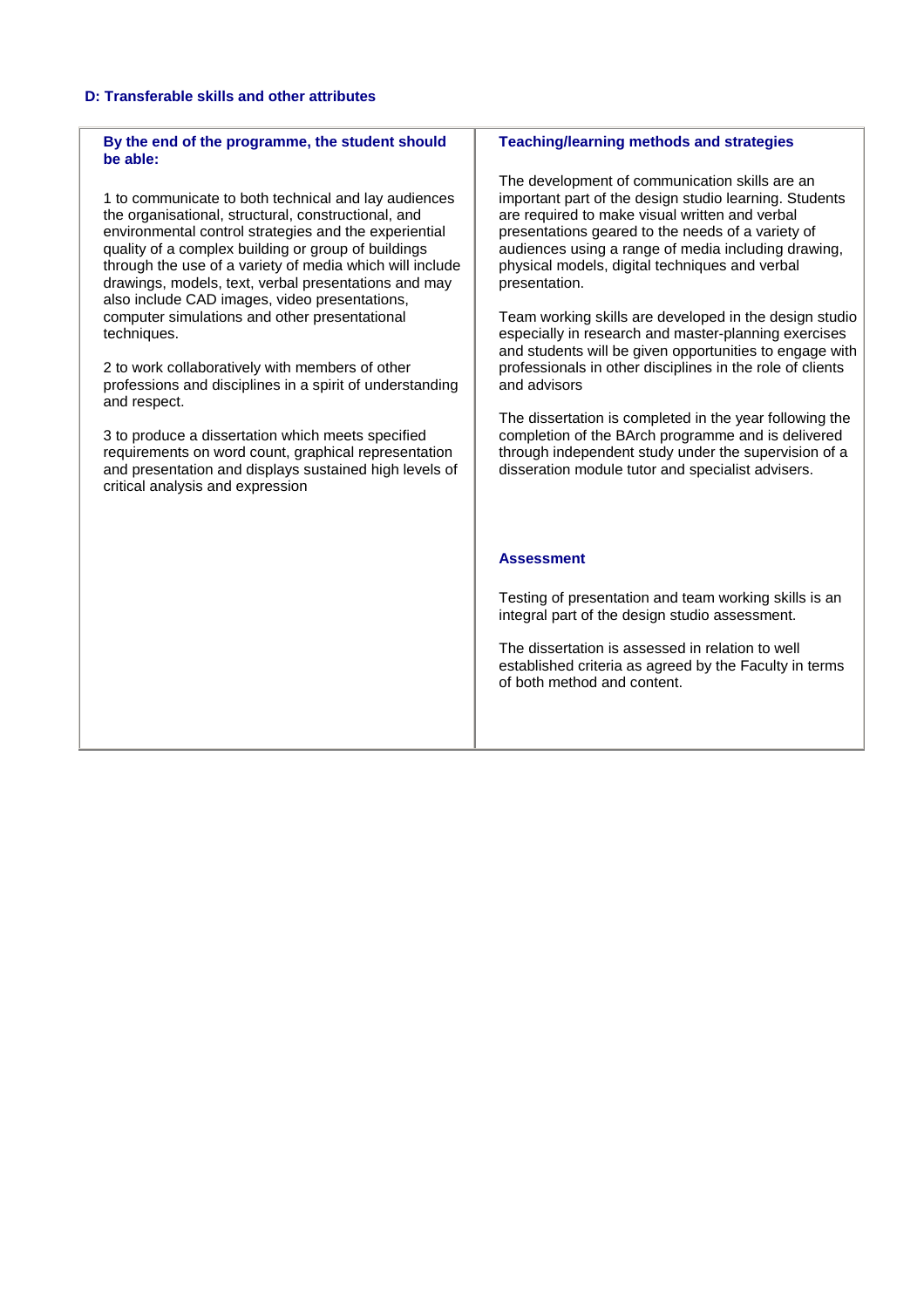### **Section 4: Programme structure**

### FIG 1: MA ARCHITECTURE K10012 Recommended routeway for full-time students

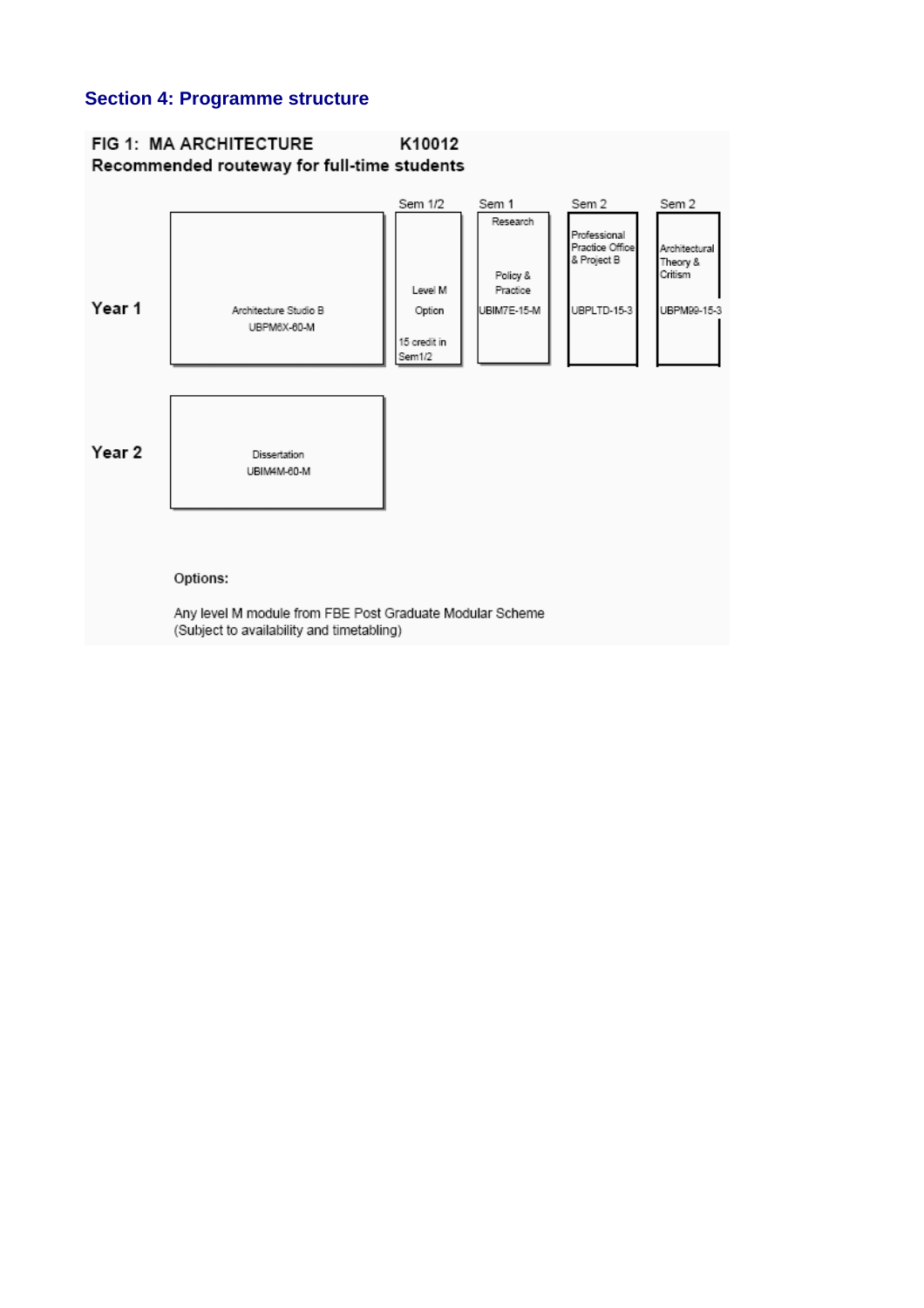#### FIG 1: MA ARCHITECTURE K10012 Recommended routeway for part-time students



- : Full-time structure
- : Part-time structure

The course diagrams (see Figure 1 for the recommended routeway for Full-time MA students and Figure 2 for the Part-time) indicate the overall structure of the awards.

4.1 Year One

A major design project is the focus of the first year of the MA Archecture award; it is located in the Architecture Studio B module (60 credits). It is an integrative design-based project that involves the students in the exploration of complex architectural issues and the subsequent production of a detailed design scheme. Students will be required to explain and justify their design scheme in both written and verbal presentations. Students will be required to produce a series of technical reports which explore the structural, environmental and procurement aspects of the final design. In parallel with design project work students complete the sequence of management studies with Professional Practice: Project & Office and complete the inter-disciplinary modules Research Frameworks and Conducting Built Environment Research in preparation for the dissertation which is completed in second year. Students also complete 20 credits worth of options from related courses within the PG Modular Scheme.

#### 4.2 Year Two

The Students complete the PG Dissertation which considers in depth aspects of the cultural context, professional practice, technology, delivery and procurement methods or social context of architecture/architectural knowledge.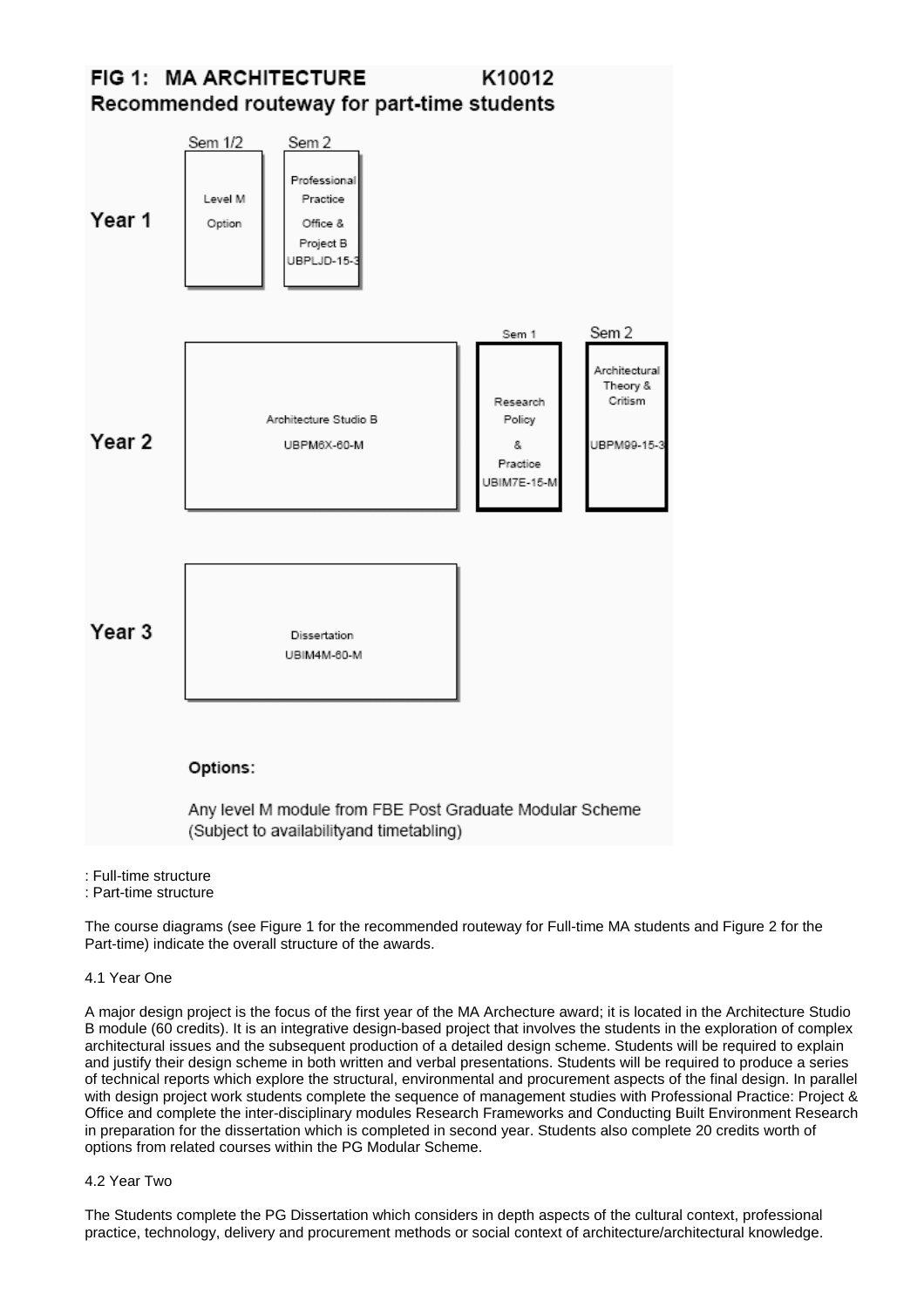#### 4.3 Recommended PT Routeway

The course has been designed to make it possible for students to study for the MA in Architecture while employed in professional practice.

In the first year of study students will enrol on two modules: Professional Practice: Office & Project and a level M option module.

In the second year they would take Architecture Studio B and the two 10 credit research modules (alternatively, they might choose to enrol on these modules in the first year).

The dissertation would be completed during the final, third year.

#### 4.4 Modules

The award is made up of a series of modules specifically designed or selected to meet the needs of MA students.

The design project module (Architecture Studio B) provides the experience of architectural design which is at the core of the award. In this module, students working both collaboratively and individually develop the analytical and synthetic skills of design to the level necessary to contribute fully and creatively to the professional practice of architecture.

Investigation, analysis and appraisal of context and user needs, the study of precedent, understanding of building performance and knowledge of construction are brought together with developing creative skills of conceptualisation of form and structure to create well resolved proposals for buildings and other physical artefacts.

The disseration is the culmination of the MA Archicture award and is completed in the second year of the full-time programme (third year of part-time programme).

#### 4.5 Options

Students will choose (in consultation with and with the approval of the award leader) one 20 credit (or two 10 credit) optional module from as selection of those offered by the Faculty. These modules have been chosen from those offered by the Faculty at the appropriate levels to provide a range of specialised studies which complement the work of the studio modules and offer the opportunity to extend students' knowledge in related fields and have the potential to inform the definition of an MA disseration research field.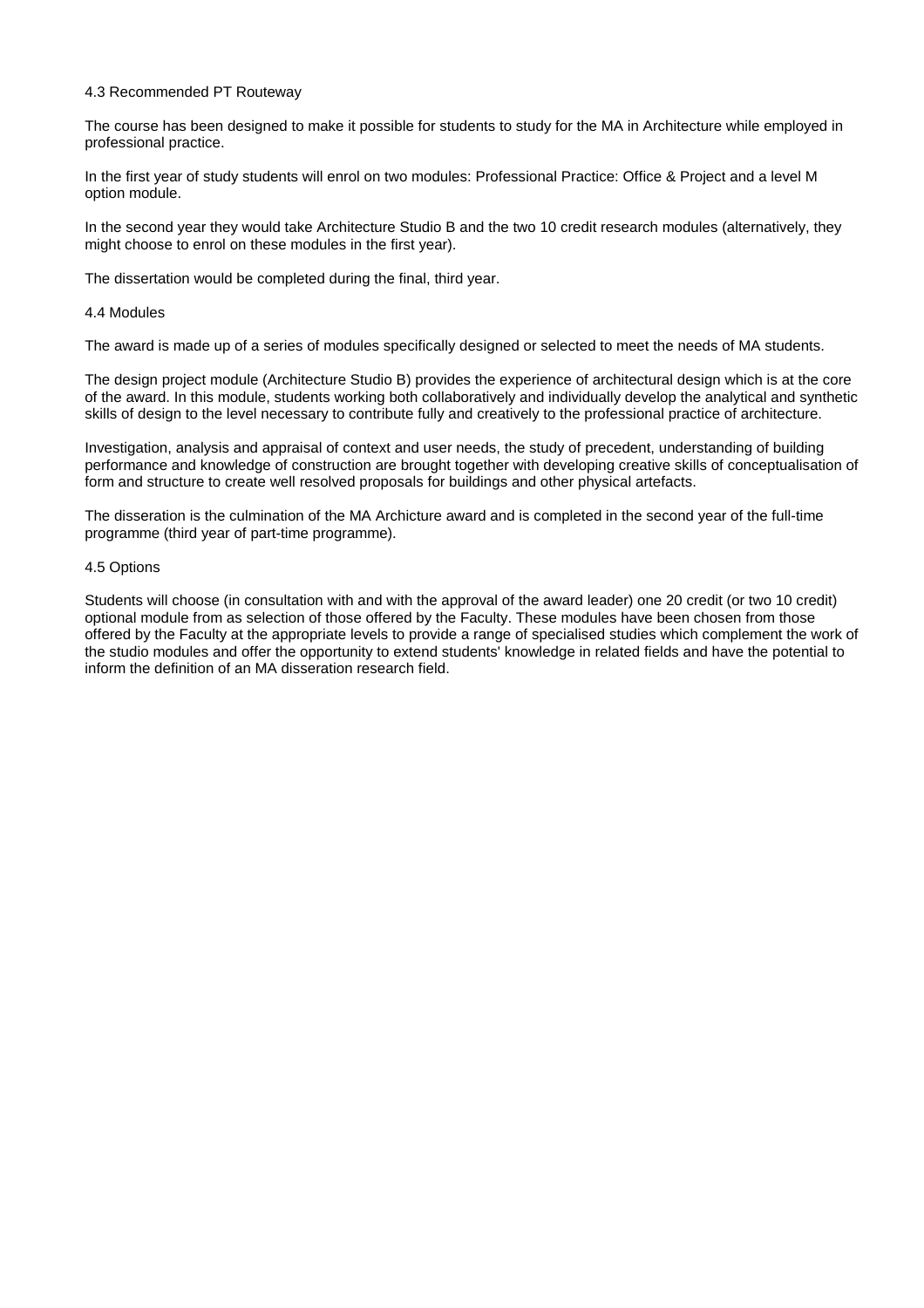#### **Core modules**

#### Level 3

UBPM99-15-3: Architectural Theory and Criticism (15)

UBPLJD-15-3: Professional Practice: Office and Project B (15)

#### Level M

UBPM6X-60-M: Architecture Studio B (60)

UBIM4M-60-M: Dissertation (60)

UBIM7V-20-M: Research for Policy and Practice (20) (20)

#### **Optional modules**

Students should take 20 credits from the following options:

UBPM5U-10-M: Aesthetics and Urban Design (10)

UBPM5W-10-M: Design & Development In Historic Areas I: Design Scheme (10)

UBPM5X-10-M: Design & Development In Historic Areas II: Comparative Development Case Study (10)

UBCM39-10-M: Project Management Principles (10)

UBPM6A-20-M: Spatial Planning and Sustainability (20)

UBPM6B-10-M: Sustainable Development I: Principles (10)

UBPM6C-10-M: Sustainable Development II: Design (10)

#### **Target Award**

#### **MA Architecture**

180 credits of which at least 120 credits must be at level M

#### **Default Award**

#### **Interim Awards**

PG Certificate Architecture

60 credits of which at least 40 must be at level M, excluding the dissertation

PG Diploma Architecture

120 credits with at least 80 credits at level M, excluding the dissertation